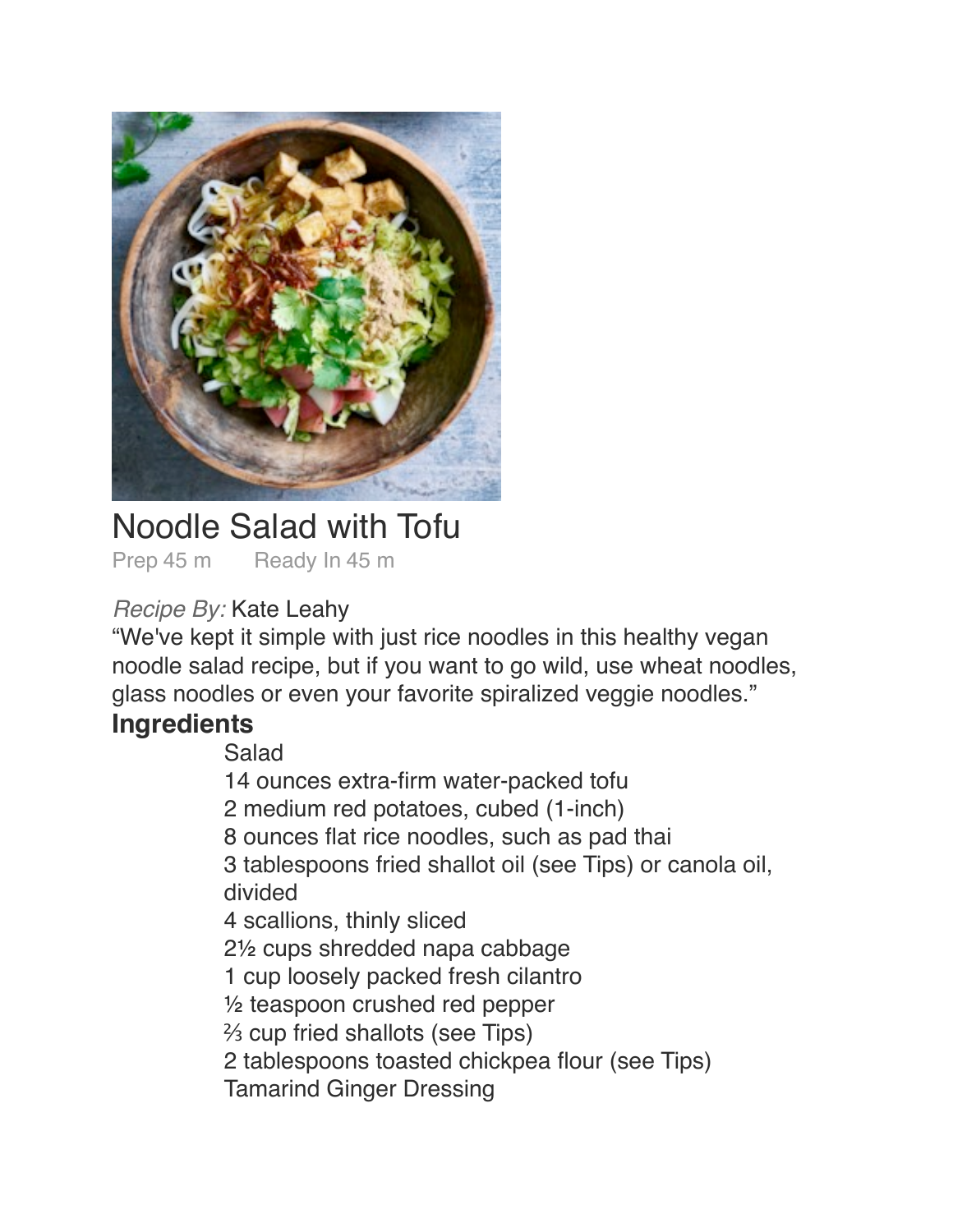1<sup>1</sup>/<sub>2</sub> ounces tamarind paste (see Tips)

 $\frac{3}{4}$  cup hot water

2 tablespoons fried shallot oil (see Tips) or canola oil

2 cloves garlic, minced

2 teaspoons grated fresh ginger

 $1\frac{1}{2}$  teaspoons lime juice, plus more to taste

 $1\%$  teaspoons salt

1 teaspoon sugar

 $\frac{1}{4}$  teaspoon ground turmeric

## **Directions**

 $\blacksquare$ 

To prepare salad: Halve tofu crosswise. Fold a clean kitchen towel in half and place it on a cutting board. Set the tofu on the towel. Put another folded towel and a weight (such as a heavy skillet) on the tofu; let drain for 15 minutes.

 $\overline{2}$ 

Meanwhile, place potatoes in a large saucepan and fill with water. Cover and bring to a boil over high heat. Reduce heat to a simmer and cook until the potatoes are tender when pierced with a fork, 5 to 8 minutes. Transfer the potatoes to a colander. Return the water to a boil and cook noodles according to package directions, stirring often, until just tender. Drain well and rinse under cold water. Transfer to a bowl and drizzle with 2 tablespoons oil; toss to coat.

 $3<sup>°</sup>$ 

Cut the pressed tofu into ¾-inch cubes. Heat 1 tablespoon oil in a large cast-iron or nonstick skillet over medium-high heat until shimmering. Add the tofu in a single layer. Cook, without stirring, until starting to brown on the bottom, 2 to 3 minutes. Stir and continue cooking, stirring frequently, until brown on all sides, 6 to 8 minutes more. Transfer to the bowl with the noodles.  $\overline{4}$ 

Soak scallions in cold water in a small bowl for 5 minutes. Drain and add to the noodles along with the potatoes, cabbage, cilantro and crushed red pepper; mix well with your hands.